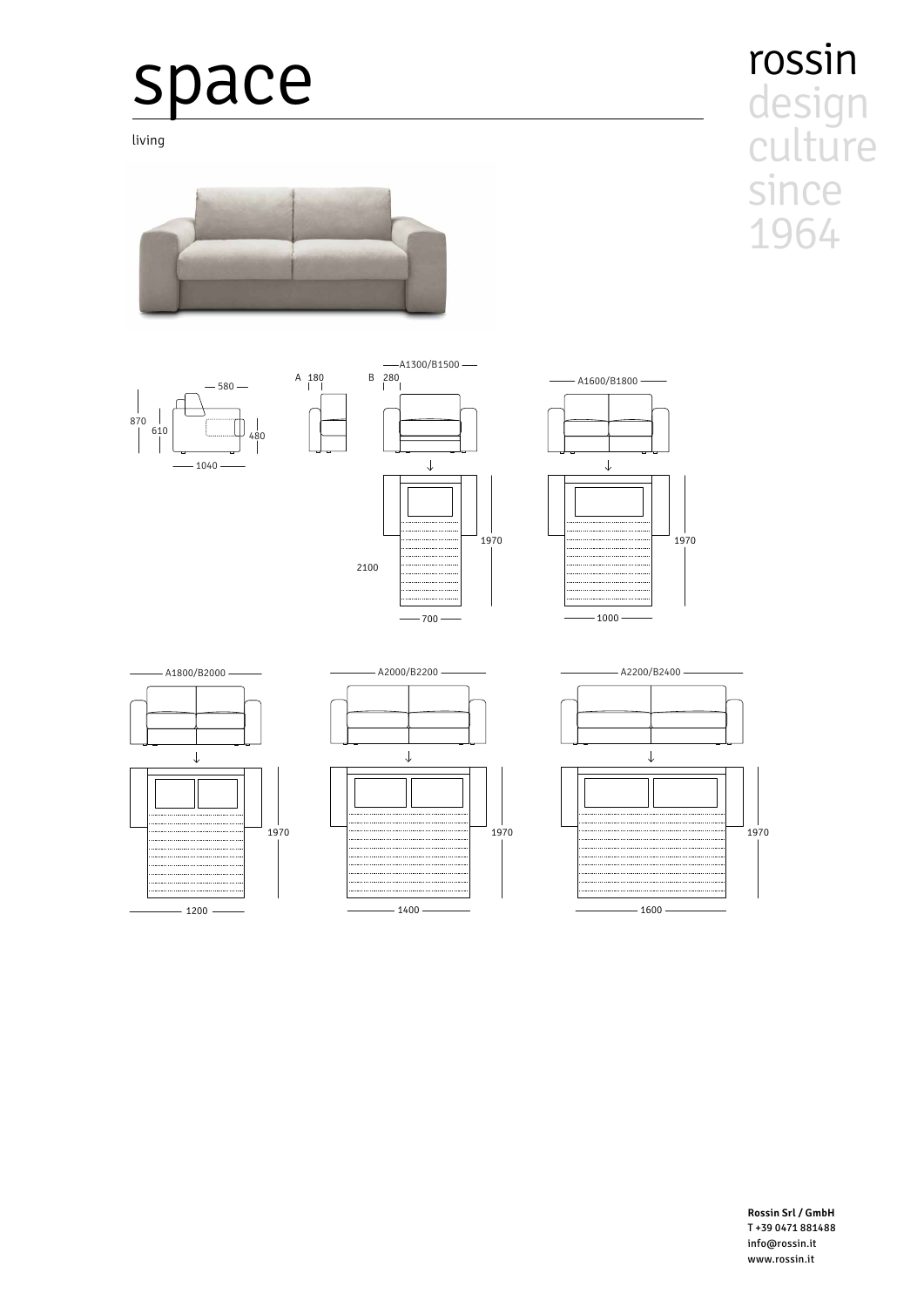## space

 $-1400$ 

living

## rossin design culture since 1964



 $-1600$ 

**Rossin Srl / GmbH** T+39 0471 881488 info@rossin.it www.rossin.it